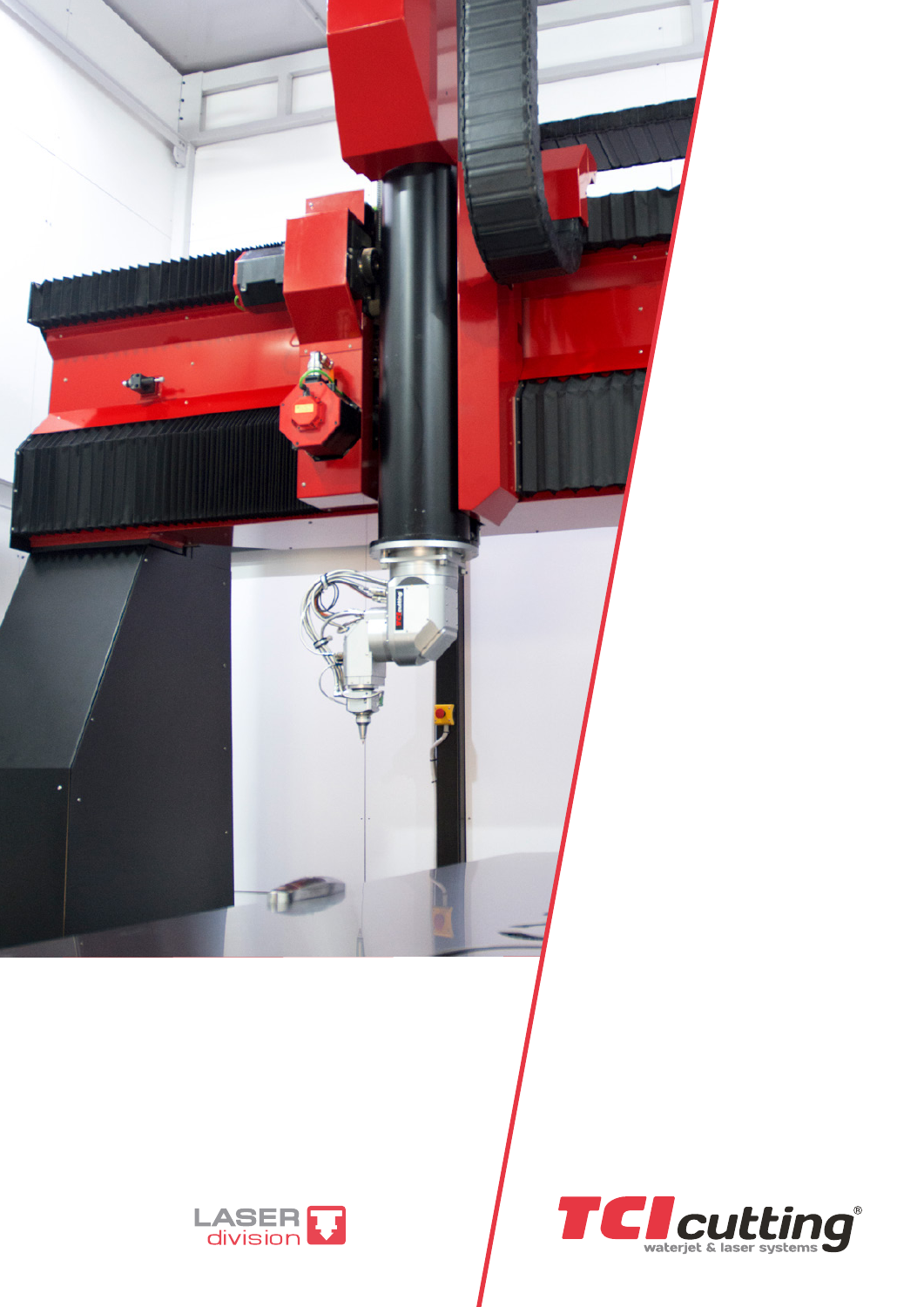

## The intelligent 3D laser cutting solution

TCI Cutting Dreamline Fiber opens up a whole new world of possibilities for 3D production with 5-axis laser cutting. A fully automated system with which the production of complex cuts becomes a simple task. The powerful bridge that houses the 3D cutting head, allows the creation of cutting programs with multiple angles for the same piece, a speed of more than 1G and with powers from 700 W to 4.000 W. The 900 mm travel of the Z axis offers infinite possibilities.

The fiber laser source technology is in charge of producing production series at a high speed and at a minimum cost, this system being one of the most complete and intelligent in the market. Its connectivity with digital systems generates an unparalleled production flow.

Versatility and infinite configurations make the Dreamline a machine capable of adapting to the needs of any sector.

| Models in the Dreamline Fiber Series | <b>Power Output - Resonator</b>           | <b>Dimensions</b>  |
|--------------------------------------|-------------------------------------------|--------------------|
| Dreamline 3020 Fiber                 | IPG Power output<br>from 700 W to 4,000 W | 3.000x2.400x900 mm |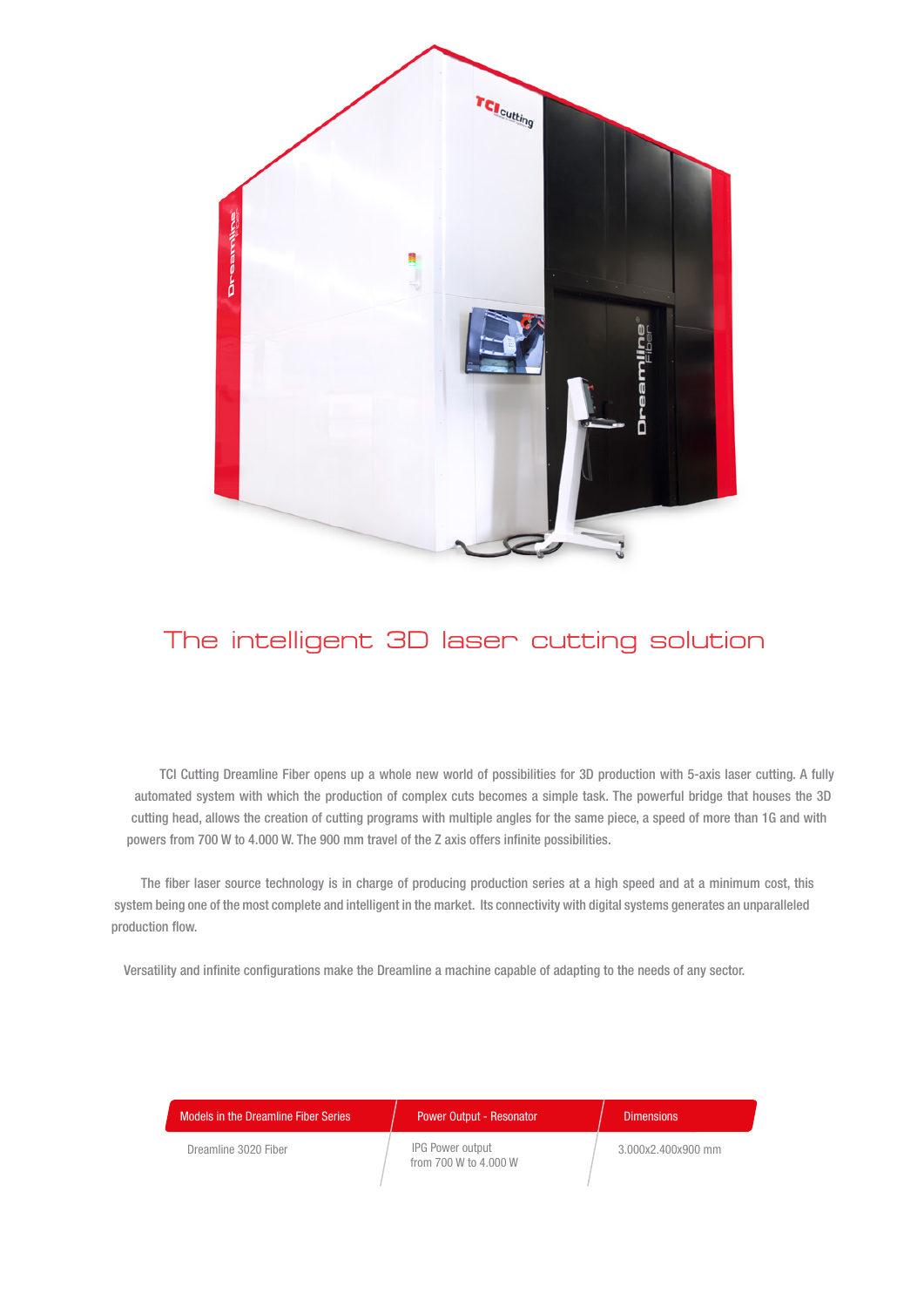



| <b>Characteristics</b>                 | <b>Technical Data</b>              |
|----------------------------------------|------------------------------------|
| Maximum permitted load                 | 600 kg/m <sup>2</sup>              |
| Number of cutting heads                | 1(5 axes)                          |
| Maximum simultaneous positioning speed | $115 \text{ m/min}$                |
| Maximum axial acceleration             | $9.8 \text{ m/s}^2$ (1G)           |
| Machine Tolerance                      | $\pm$ 0.05 mm/m                    |
| Repeatability precision                | $\pm$ 0.03 mm/m                    |
| Power Output                           | De 700 W a 4,000 W                 |
| Axes travel (X, Y, Z)                  | 3.000 x 2.400 x 900 mm             |
| Dedicated GAP axis (W)                 | Included                           |
| Measurement system                     | Absolute optical rulers (optional) |